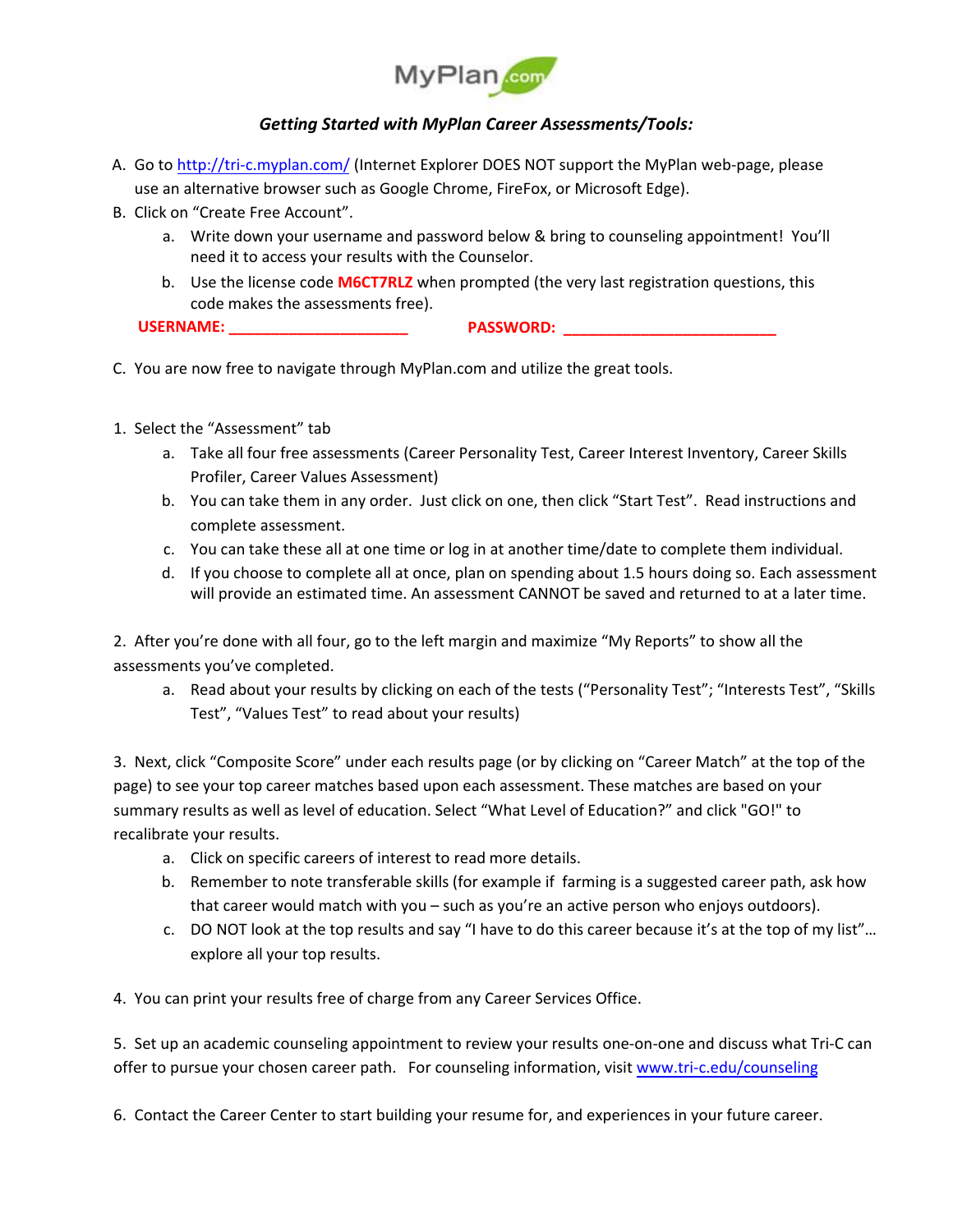

## *Careers Tab*

### **Career Database**

 Search, browse or query through over 900 different careers. Read career profiles, job descriptions, educational requirements, and career outlook information. Find out what kind of salary to expect, watch short videos, and even learn about the types of people that typically go into each career. If it's not in here, it's probably illegal.

## **Video Library**

 Watch one- to two-minute videos for nearly 500 different careers and industries. Hear real life stories from people in those careers and see what jobs are really like!

## **Salary Calculator**

 Want to know what you should really be making? Or maybe you just want to find out what other careers pay. With the Salary Calculator, you can find out the average wage for people in any of 900 different careers by state or city!

## **Top Ten Lists**

 Top ten highest paying jobs in America. Top ten lowest paying jobs in America. Top ten U.S. cities with the highest average incomes.

## **Career Community**

 Featuring career reviews, career satisfaction ratings, discussion forums, and user groups for over 900 specific careers, the MyPlan.com career community can help you learn about various careers from people actually in those careers.

### **Browse Industries**

 Browse through information on 77 industries including industry profiles, careers in the industry, working conditions, employment, training and advancement, earnings, & employment outlook.

## *Assessments Tab*

## **Personality Test**

Personality tests have become increasingly popular in recent years as devices for matchmaking, teambuilding, self-actualization, and rescuing people forlorn of love. This is not that kind of test! The MyPlan.com Career Personality Test won't help you meet people, but *it will help you understand what careers are right for you.* Based on the legendary work of Swiss psychologist Carl Jung and his pioneering typological models, the Career Personality Test will help you discover what personality type you are and use that information to build a profile of what might satisfy you in a career.

Similar in design to the Myers-Briggs Type Indicator™ (MBTI), which is also based on Jungian type theory, the MyPlan.com Career Personality Test will describe your personality type in terms of dominant preferences which form 16 potential personality types. Similarities end there; however, as researchers at MyPlan.com have created a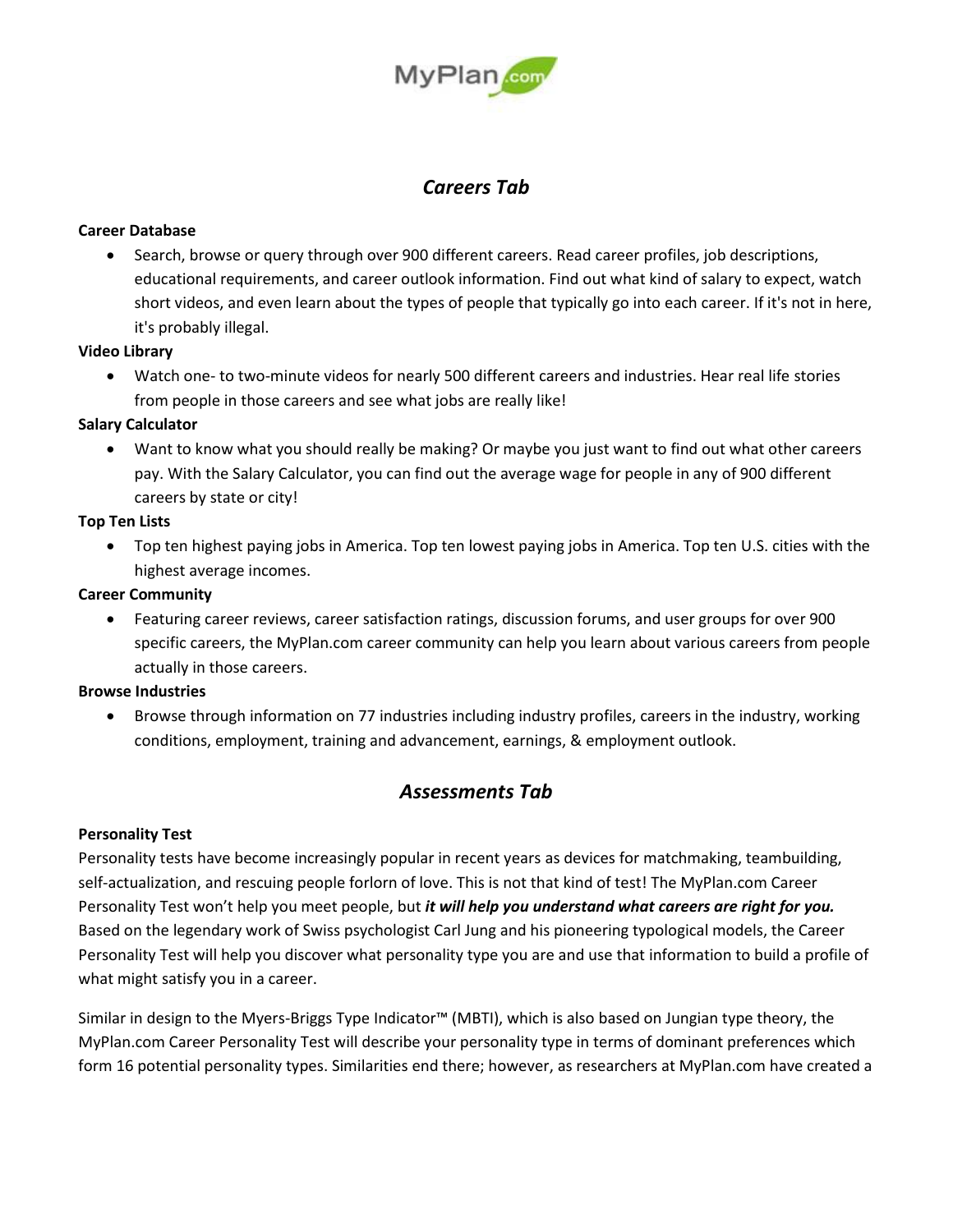

system that translates personality type into practical and useful career advice, including the rank-ordering of 748 different careers based on how well they match your unique personality.

### **Interest Inventory**

The Interest Inventory will help you find out what your interests are and understand how they relate to the world of work. *There are 75 questions in this test designed to compare your personal interests to those of people in 748 different careers whose interests are satisfied by their work.* The report will feature a cluster score that will help you identify your strongest work-related interests, while the CareerMatch™ scoring system will rank-order all 748 careers according to how well they align with your personal interests.

The theory behind the MyPlan.com Interest Inventory is an outgrowth of Dr. John Holland's research and practical experience in the fields of job classification and career choices. Holland theorized that the more compatible a person's interests are with the work environment, the greater success and satisfaction the individual is likely to experience. This led to his formulation of a person-environment typology for modeling vocational choices based on interests.

## **Skills Profiler**

The Skills Profiler is not an aptitude test. It isn't designed to measure your capacity for learning like popular standardized tests (e.g. the SAT or ACT) that use a timed quiz format. *Rather, it is a self-assessment instrument created to assist people in developing a profile of their own skills.* Most people have a fairly good understanding of their own strengths and weaknesses when it comes to skills and abilities. What they lack is a structured means for objectively profiling their skills and for comparing their skill set to various careers. People pretty much know what they're good at – they just may not know how well, or what that means in terms of choosing a career.

The Skills Profiler takes you through 35 work-related skill areas and assists you in developing a profile of your strengths and weaknesses. It then translates your profile into career path recommendations. Using the CareerMatch™ scoring system, you can see how your skills compare to 748 different careers.

### **Values Assessment**

*The Values Test can help you learn more about your underlying work needs and motivations and can help you decide what is important to you in a job.* The test does this by asking you to rank different aspects of work that represent six underlying work values. Knowing your work values can help you decide what kinds of jobs and careers you might want to explore.

When you complete the test, you will get scores for each of *six work values clusters*. These scores show how important each work value is to you. In addition to your cluster scores, you will be presented with a list of 748 occupations that are rank-ordered according to how well they match your personal work values. The more a job agrees with your work values, the more likely you are to be satisfied in that job.